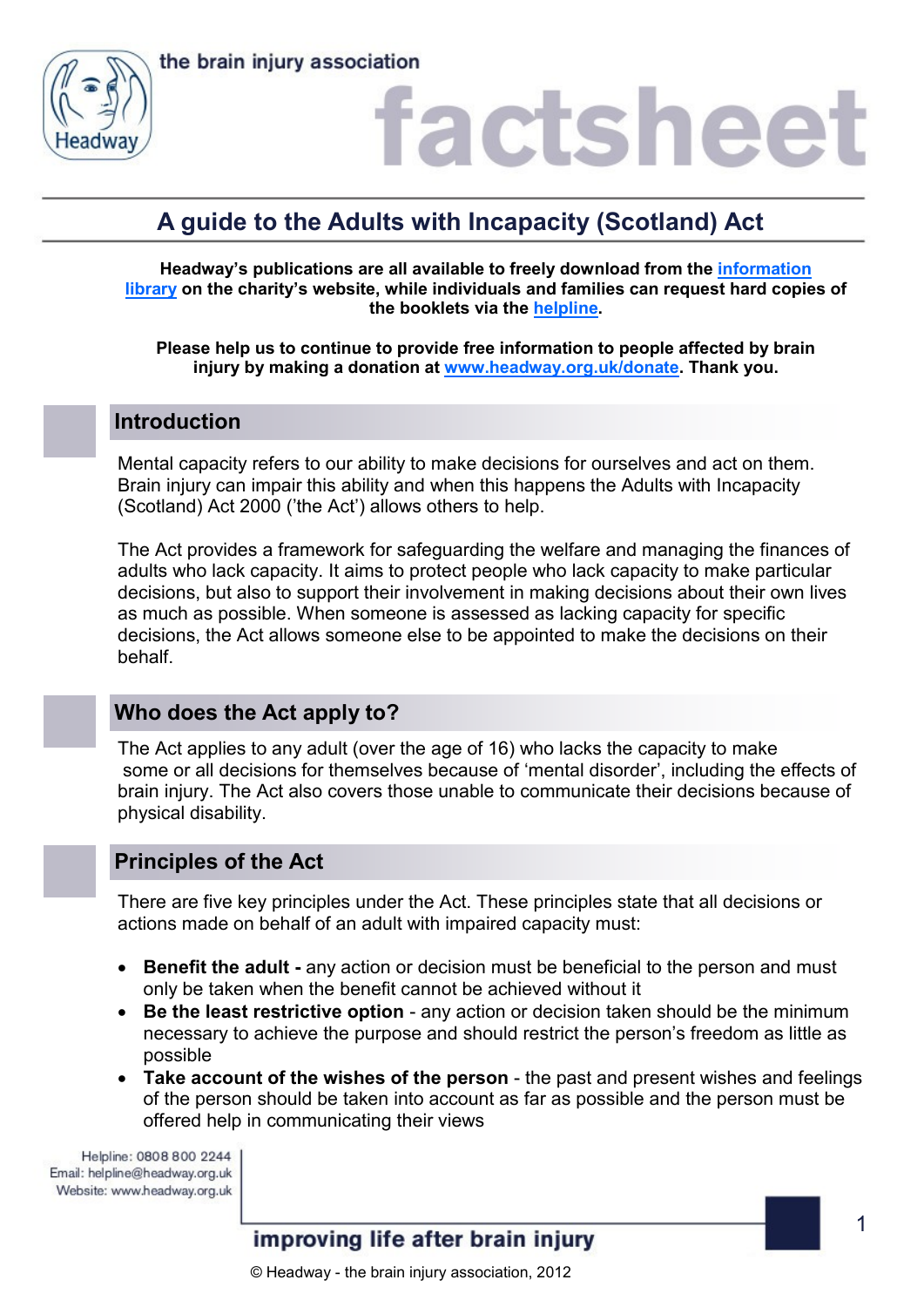

the brain injury association

## factsheet

- **Take account of the views of others with an interest in the person's welfare** this includes the person's primary carer, nearest relative, named person, attorney or guardian
- **Encourage the person to exercise existing skills and develop new ones** the person should be encouraged to participate by using any skills they have relating to property, financial affairs or personal welfare, and to develop new skills if possible

These principles must be followed by anyone who takes action or decisions on behalf of someone else, whether they are a formally appointed decision maker or not.

## **Decision making after brain injury**

The cognitive, behavioural and emotional effects of brain injury can make rational decision making very difficult. Decision making involves many different functions working together. For example, the following skills are essential:

- **Short-term memory** holding information in mind and thinking things through
- **Long-term memory** remembering previous choices, decisions and their outcomes
- **Emotional regulation**  assessing and controlling the emotional aspects of situations
- **Planning and organisation**  making plans and assessing their likely outcomes

If any one of these processes is affected by brain injury, then decision-making abilities may be impaired.

People are affected in different ways – some find it hard to make a decision at all, finding that even what seem like simple decisions, such as what to have for dinner, become almost impossible. Some people become impulsive, making hasty decisions and acting without thinking things through. This can have devastating consequences for finances, relationships, careers and any other aspect of life.

## **Assessing capacity**

If decision making is a particular problem in any aspect of a person's life, then the Act can help to assess the person's capacity. According to the Act, an adult lacks legal capacity to make a particular decision when there is evidence that they are unable to:

- **Understand the information relevant to the decision**
- **Make a decision based on the information given**
- **Act on the decision**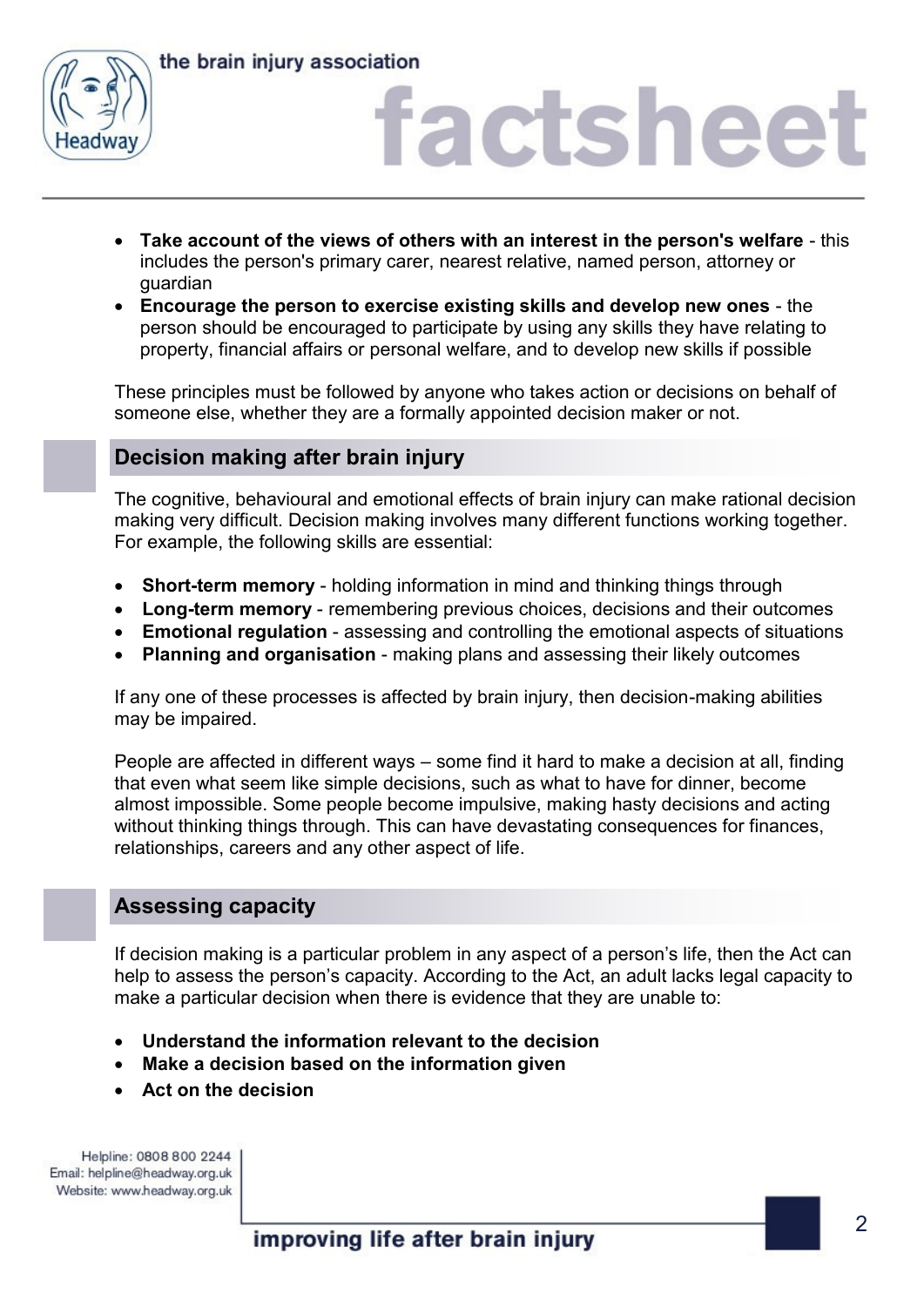



- **Communicate the decision**
- **Retain the memory of the decision**

Someone cannot be assessed as lacking capacity if their only problem in these regards is in communicating their decision. Any practical means of helping them to communicate must be taken. If the person has communication difficulties then it would be useful to consult a speech and language therapist to help them convey their wishes. Similarly, memory loss due to brain injury does not automatically mean that the person lacks capacity. If they can retain memory of the relevant information long enough to make the decision, then that may be sufficient.

The Act recognises that capacity is 'decision specific' and that people may be capable of some decisions but not others, depending on their complexity. It is important to remember that people have a right to make decisions that might be considered unwise, unusual or eccentric. Therefore, when assessing capacity you should focus on whether the above criteria have been met, rather than on your own opinion of the decision itself.

### **Who can assess capacity?**

There are no standard capacity tests and the assessment depends on the circumstances. Capacity can be assessed by a number of different people such as carers, GPs, neuropsychologists and social workers, depending on the decision being made and its importance.

For instance, carers and relatives may be able to judge capacity relating to straightforward everyday care issues, whereas social workers and psychologists may be involved with more complex decisions such as setting up care plans and signing legal documents.

Capacity needs to be reassessed over time as there may be recovery or deterioration.

### **Supporting people to make their own decisions**

All reasonable efforts must be made to help people to make their own decisions. This may include taking time to discuss the decision with them and explaining the relevant circumstances and potential consequences.

It is important to help the person as much as possible to understand the relevant information. For example, by talking to them in an environment free from distractions and when they are at their most alert.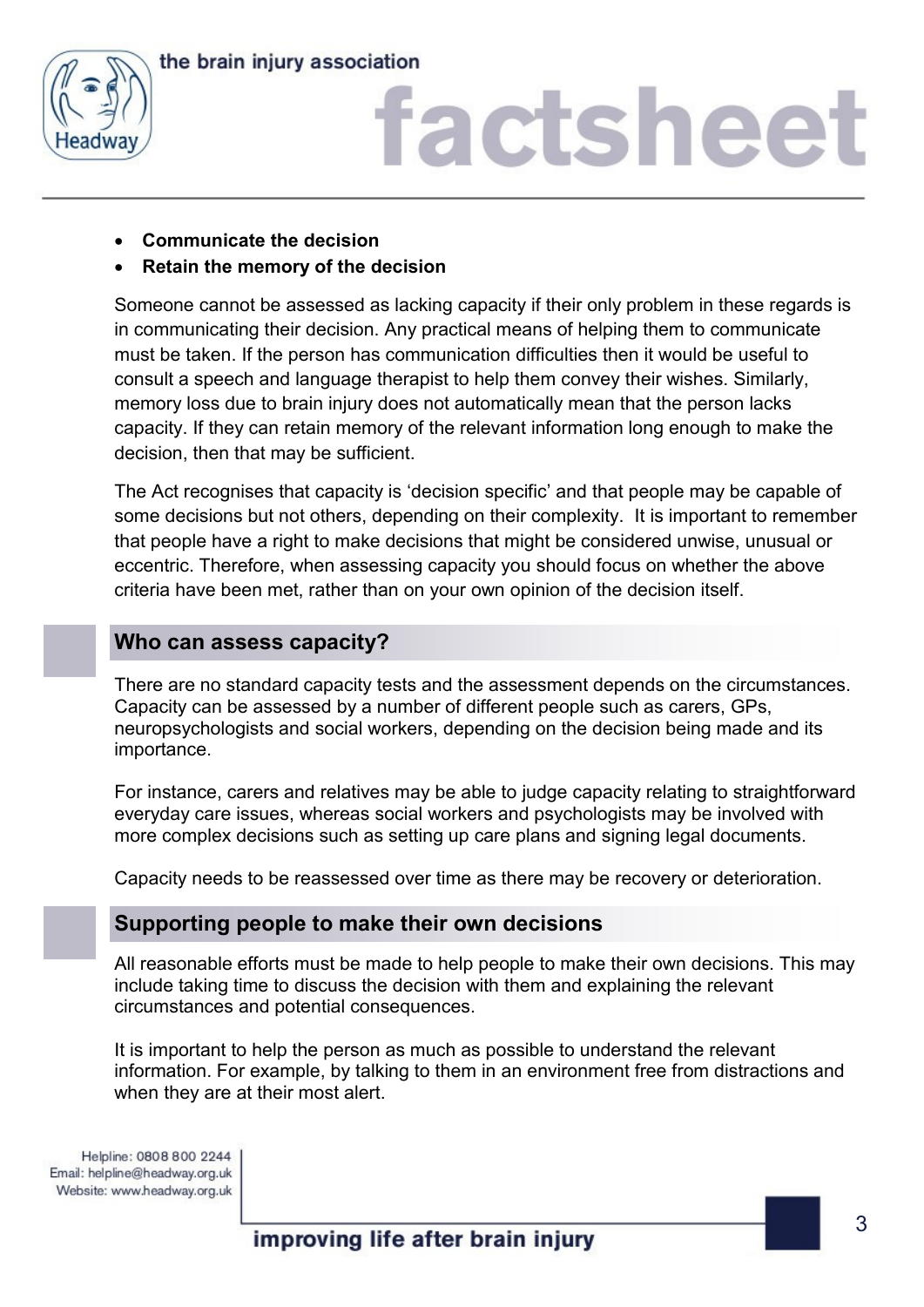

## **Making decisions for someone else – the options**

Many everyday decisions can be made without needing to seek legal authority. It is simply not practical to seek permission to make decisions such as what someone will wear or what they will have for dinner. Difficulties arise when decisions have a significant effect on a person's life, such as signing a legal contract, selling property, managing large sums of money or consenting to an operation. The Act provides a legal framework for people to get permission to make such decisions on someone else's behalf.

The first thing to remember is that the five key principles outlined earlier must be followed in regards to any decision. They apply to everyday actions and are legally binding for anyone given permission to make more significant decisions.

The Act covers two main areas of decision making:

- **Health and personal welfare**
- **Financial affairs and property**

It provides a number of ways to act or make decisions for someone who lacks capacity.

The main provisions are as follows:

#### **Power of attorney**

This is a means by which individuals, while they have capacity, can grant someone they trust the power to manage their affairs should they lose capacity to do so themselves. Currently a solicitor, solicitor advocate or licensed medical practitioner must certify that the person has capacity to grant a power of attorney.

There are two broad categories that a power of attorney may cover:

- Continuing power of attorney for financial and property matters
- Welfare attorney for health and personal welfare matters

Both types can be granted to the same person. The person making the appointment can choose to grant very broad or very limited powers to their attorney.

**Application** - to the Office of the Public Guardian (Scotland) (see 'Useful organisations')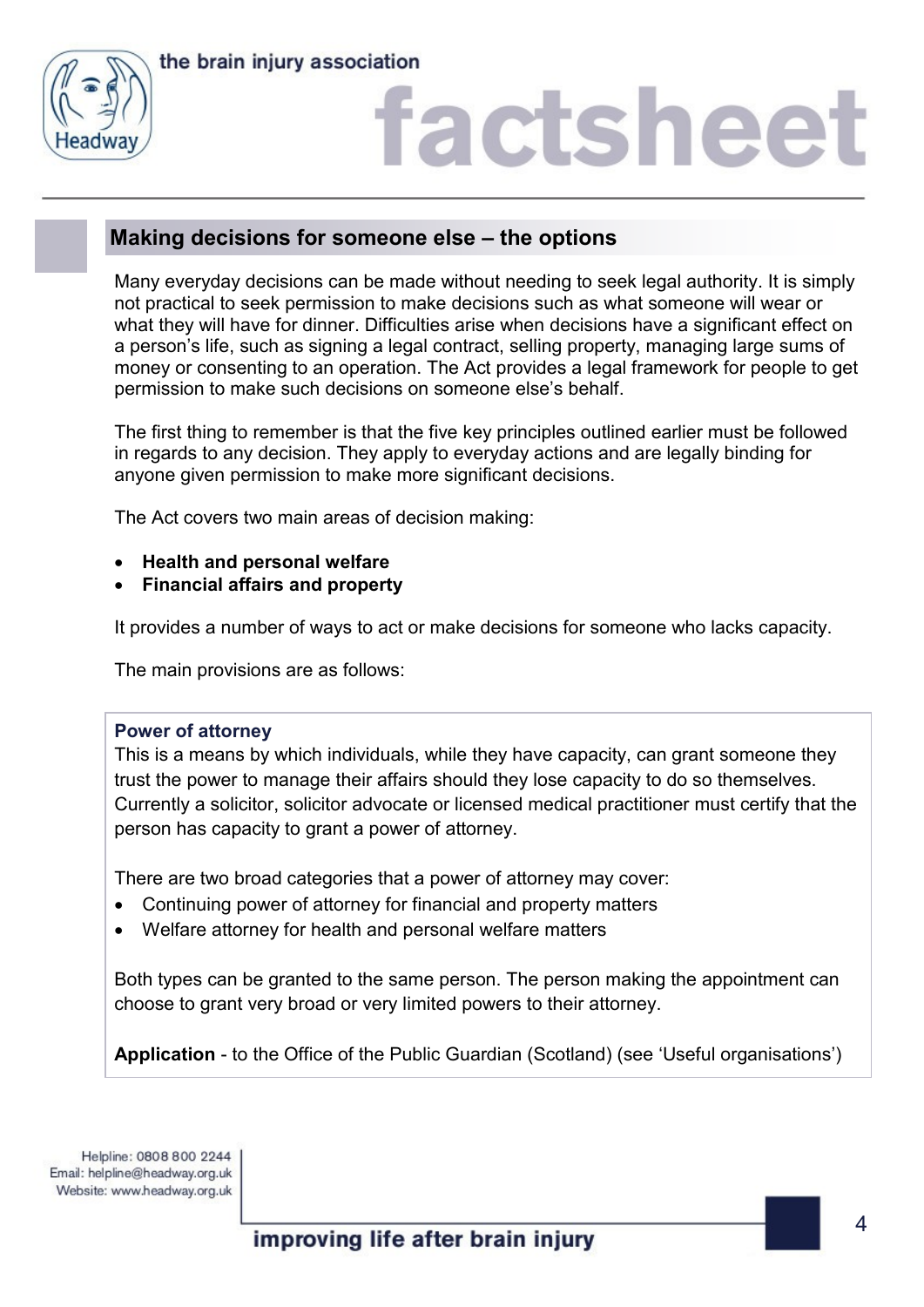



#### **Access to funds scheme**

This scheme provides a simple way of managing the everyday finances of someone who lacks the capacity to do so.

An individual (normally a relative or carer) can apply to become a 'withdrawer' and gain access to an adult's bank or building society account in order to pay their bills and regular expenses.

**Application** - to the Office of the Public Guardian (Scotland) (see 'Useful organisations')

#### **Intervention orders**

An individual, usually a family member or friend, can apply to the sheriff to be an 'intervener'. This would normally be suitable where there is a single action or decision to be taken on behalf of the person, for example, a financial or property transaction or a legal action. Intervention orders can also cover health and personal welfare matters and more than one can be in place at any one time.

Only one person can be nominated to be an intervener and usually the person who wishes to act for the adult makes the application and nominates themselves. Only those powers specifically stated in the order can be used.

**Application** - to the sheriff court (see below for further details)

#### **Guardianship orders**

An individual can apply to the sheriff court to be appointed as a 'guardian'. This is appropriate when the continuous management of the person's property and/or financial affairs or the safeguarding of their welfare is required, and a series of linked decisions is needed.

Guardianship orders are suitable when the person has long-term needs in relation to these matters, and has lost capacity to take decisions or actions for themselves. It is possible for a guardian to have powers relating to a person's finances and property, powers relating to their health and personal welfare, or both. Powers are again limited to those specifically stated in the guardianship order.

**Application** - to the sheriff court (see below for further details)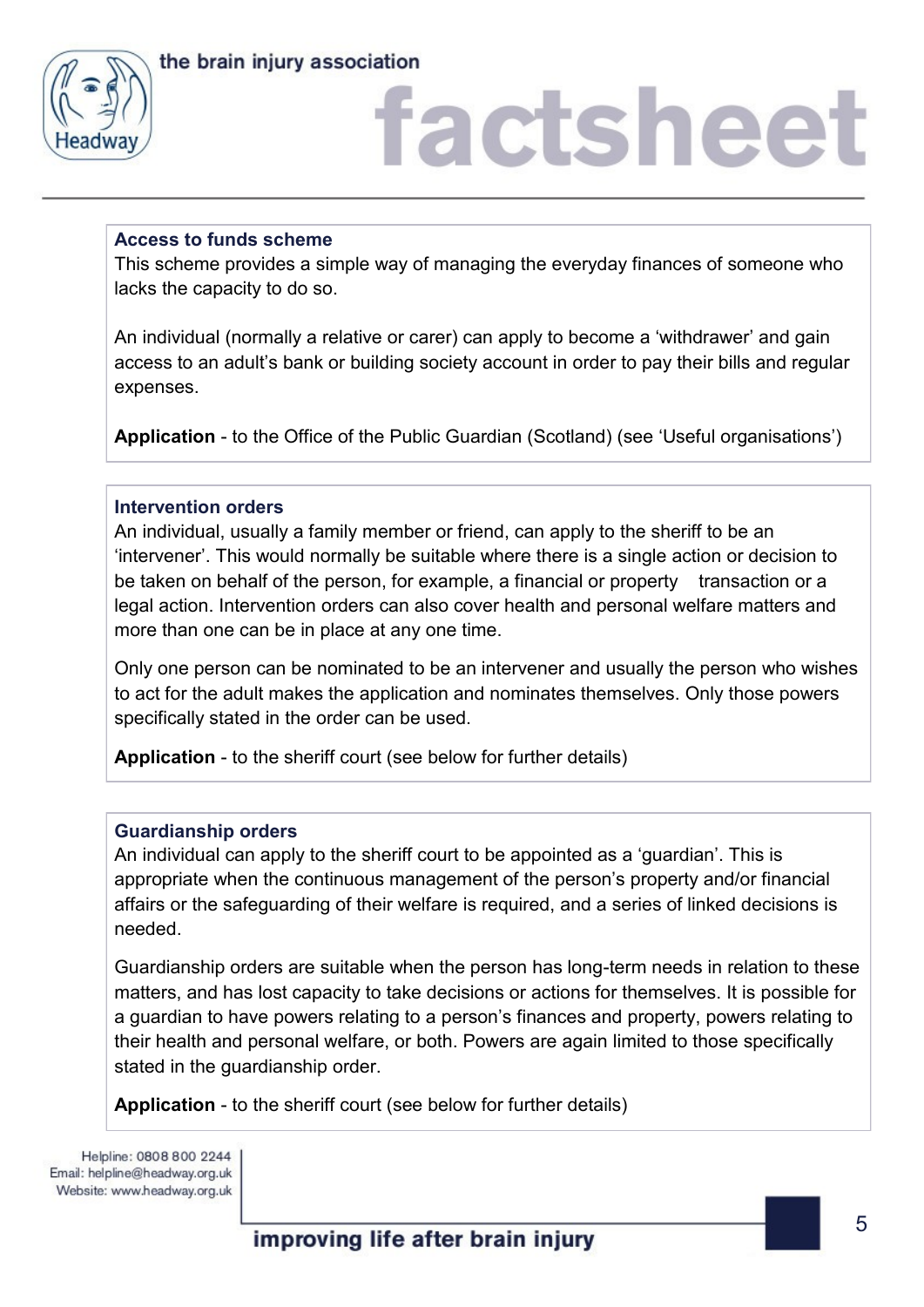

#### **Management of a resident's funds by authorised establishments**

If there is nobody else with appropriate legal authority under the options above, then managers of registered establishments, such as care homes and hospitals, can manage up to £10,000 of a resident's money. This must be done in accordance with certain safeguards and only after a certificate of incapacity has been obtained.

**Application** - the manager must apply to the Care Inspectorate for authority (see 'Useful organisations')

#### **Medical treatment and research**

The Act allows treatment to be given to safeguard or promote the physical or mental health of an adult who is unable to provide consent themselves. Doctors must seek the consent of any appointed welfare attorney or guardian with health care decision making powers if it is practical and reasonable to do so.

When there is disagreement a second medical opinion must be sought. Cases can also be referred to the Court of Session (the highest civil court in Scotland) in certain circumstances. The Act also permits research involving an adult incapable of giving consent, but only under strict guidelines.

## **Choosing the right options**

Combinations of these options can be tailored to suit the needs of an individual. For example, in order to manage someone's household bills they may only require a withdrawer under the Access to Funds scheme. However, they may also require a welfare guardian to make arrangements for residential care.

The Act makes it clear that provisions should only be granted when absolutely necessary for the person's benefit. The fundamental principles of the Act outlined earlier are designed to help you decide which options are suitable and it is important to remember that the person should be kept as involved and independent as possible.

## **Applying for intervention or guardianship orders**

You will need to think about which welfare powers and/or financial powers you are likely to need and consideration of the principles of the Act will help you to make this decision. If you decide that guardianship or intervention orders are necessary for financial and/or welfare matters then there are a number of steps that must be taken.

Helpline: 0808 800 2244 Email: helpline@headway.org.uk Website: www.headway.org.uk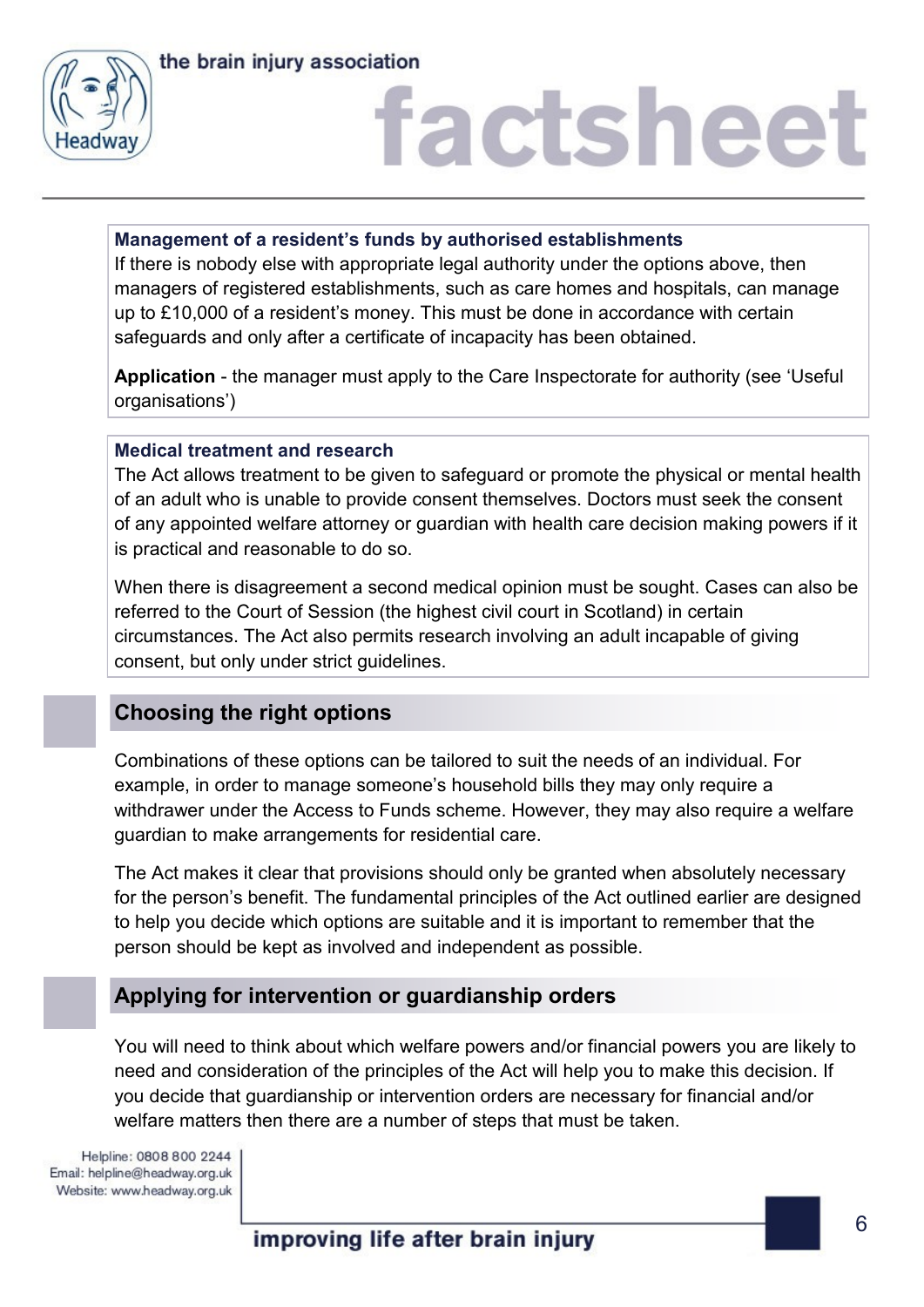



It is advisable to engage a solicitor to carry out the necessary legal steps, especially if your application is for complex powers or if there are likely to be objections from other parties. You can find members of Headway's head injury solicitors list at [www.headway.org.uk/](http://www.headway.org.uk/legal-advice.aspx) [legal-advice.aspx](http://www.headway.org.uk/legal-advice.aspx) and solicitors specialising in capacity issues can be found from the Law Society of Scotland's database (see 'Useful organisations'). However, using a solicitor is not essential and you can make the application yourself.

If the sheriff decides that a single intervention will suffice then they will be able to grant an intervention order without you having to make another application. If, on the other hand, you apply for an intervention order but the sheriff decided that a guardianship order is necessary, then you would need to go through the application process again. It will be necessary to notify the local social services department of your intentions as soon as possible as they will need to carry out an assessment. Two medical reports must also be obtained, one from a doctor specialising as a 'relevant medical practitioner' under the Mental Health (Care and Treatment) (Scotland) Act.

A step-by-step guide to applying for an order is available in the Scottish Government publication *Guardianship and intervention orders – making an application: A Guide for Carers* (see 'Further reading').

## **The duties and responsibilities of interveners and guardians**

Becoming an intervener or guardian is a lot of responsibility. The Act sets clear guidelines for decision makers to follow, in order to protect the rights of people who lack capacity.

- **Remember the key principles** The five key principles of the Act must be followed at all times
- **Duty of care** Neglect or abuse of any kind can be treated as a criminal offence
- **Fiduciary duty (position of trust)**  This means that you are in a position of trust with respect to matters covered by your powers and must not abuse your position in any way
- **Duty to keep accounts and records** Financial interveners or guardians must keep records of financial or property transactions, while welfare interveners and guardians must keep records of major decisions and actions taken
- **Duty of confidentiality** The access to confidential information and right to disclose it are specified in the court order, which must be adhered to

Helpline: 0808 800 2244 Email: helpline@headway.org.uk Website: www.headway.org.uk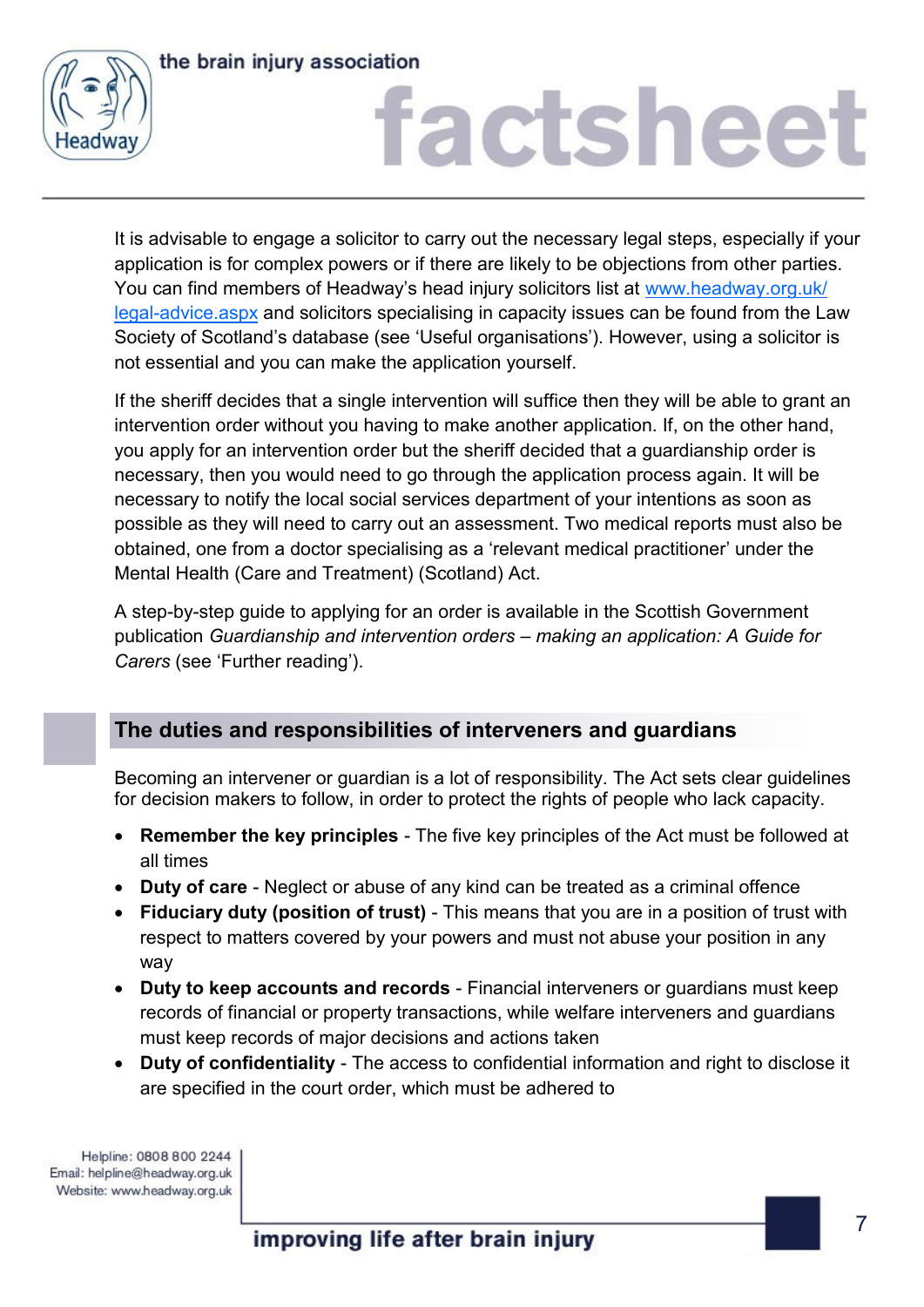



 **Duty to inform the Office of the Public Guardian (Scotland) of any change in circumstances** - The OPG must be informed of any change in the adult's capacity, as well as any changes in the intervener or guardian's contact details

The OPG is responsible for managing the overall situation for financial guardians and must be consulted for all large transactions. The OPG will agree a budget with the guardian for all routine expenditure.

A detailed description of the duties and responsibilities of interveners and guardians can be found in the Scottish Government publication *Code of Practice: for persons authorised under intervention orders and guardians* (see 'Further reading').

#### **Summary**

It is common for people to have difficulty making decisions after brain injury. This can place enormous pressure on families, who are required to manage financial and property affairs and to ensure that welfare decisions are made in the best interests of their relative.

The Adults with Incapacity (Scotland) Act 2000 provides ways to help safeguard the welfare and finances of people who lack capacity to make decisions for themselves. It also aims to ensure that solutions focus on the needs of the individual in question and that the person retains as much independence as possible.

The Act allows for simple, everyday decisions to be made without formal authority. For more complex decisions regarding finances, property, health and personal welfare, applications can be made to the appropriate authority, such as the sheriff court or the OPG. Anyone subsequently appointed as a decision maker must adhere to the principles of the Act and pay particular attention to their duties and responsibilities.

**To discuss any issues raised in this factsheet, or to find details of our local groups and branches, please contact the Headway helpline free of charge on 0808 800 2244 (Monday - Friday, 9am-5pm) or by email at [helpline@headway.org.uk.](mailto:helpline@headway.org.uk)** 

**You can also find more information and contact details of groups and branches on our website at [www.headway.org.uk/supporting-you.](https://www.headway.org.uk/supporting-you/in-your-area/groups-and-branches/)**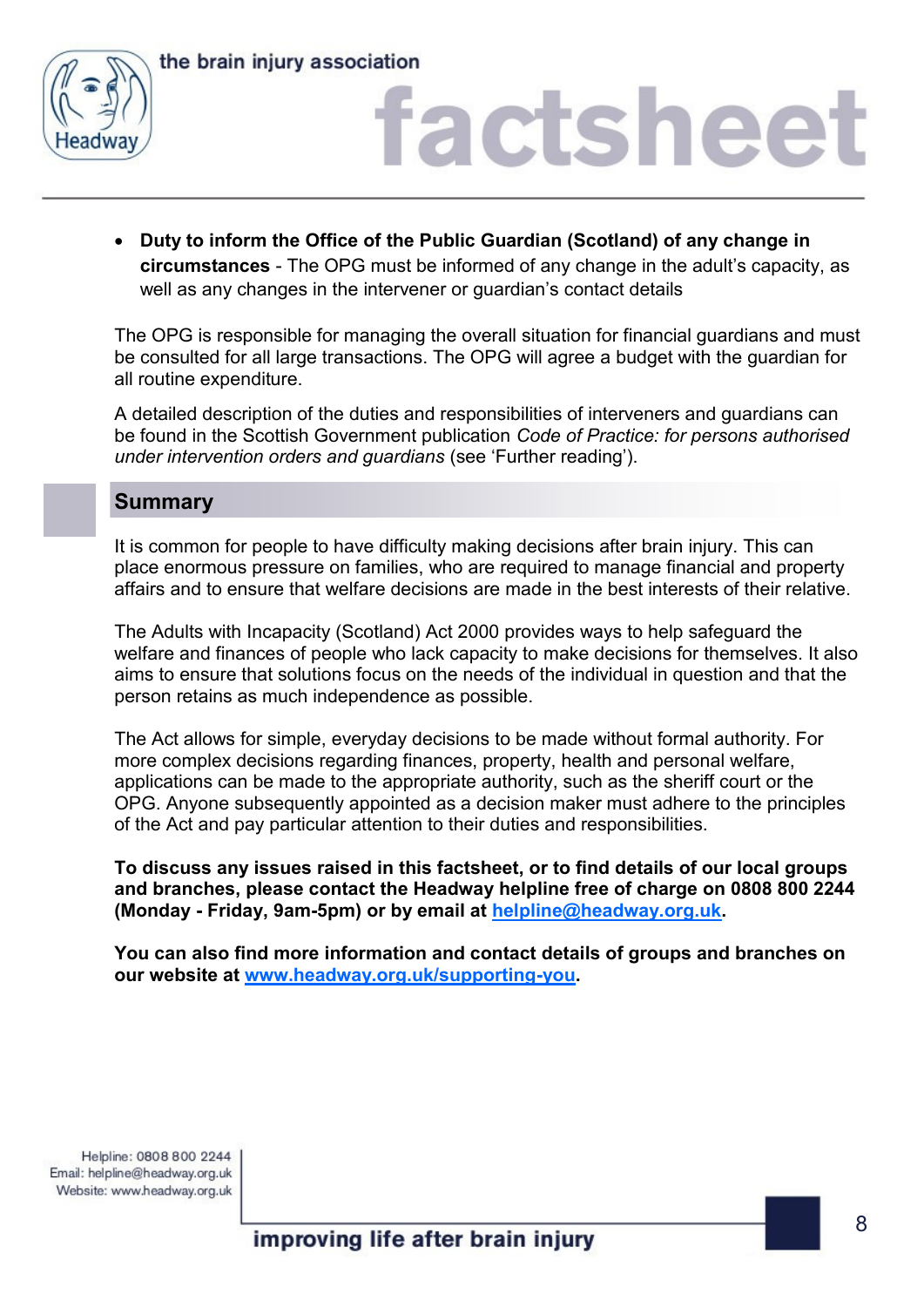



### **Useful organisations**

#### **Care Inspectorate**

The independent scrutiny and improvement body for care services in Scotland. Regulates and inspects care services and carries out social work and child protection inspections. Care home managers must apply to the Care Inspectorate for permission to manage a resident's funds.

**Tel**: 0845 600 9527 **Email**: [enquiries@careinspectorate.com](mailto:enquiries@careinspectorate.com) **Web**: [www.scswis.com](http://www.scswis.com)

#### **Citizens Advice Scotland**

Local Citizens Advice Bureaux can be an excellent source of advice and information when applying for provisions under the Act. You can also contact the Patient Advice and Support Service through the CAB. You can find your nearest CAB in the phone book or at the details below. **Helpline**: 0808 800 0121

**Web**: [www.cas.org.uk](http://www.cas.org.uk)

#### **Law Society of Scotland**

Regulates and represents all practising solicitors in Scotland. Provides information to the public on where to find and what to expect from solicitors. **Tel**: 0131 226 7411 **Web**: [www.lawscot.org.uk](http://www.lawscot.org.uk)

#### **Local authorities**

Under the Act, local authorities have a duty to supervise welfare guardians, including visiting them on a regular basis. They also have a duty to investigate any complaints against welfare guardians. Contact details are in local telephone directories and at [www.direct.gov.uk/en/Dl1/Directories/Localcouncils/index.htm.](http://www.direct.gov.uk/en/Dl1/Directories/Localcouncils/index.htm)

#### **Mental Welfare Commission for Scotland**

The Commission also has a role in protecting the interests of adults with incapacity due to mental disorder. It contacts and sometimes visits welfare guardians and people on welfare guardianship orders, provides information guides and a helpline, and also has the power to investigate complaints.

**Tel**: 0131 313 8777 **Email**: [enquiries@mwcscot.org.uk](mailto:enquiries@mwcscot.org.uk) **Web**: [www.mwcscot.org.uk](http://www.mwcscot.org.uk)

#### **Office of the Public Guardian (Scotland) (OPG)**

The role of the OPG is to supervise those authorised to manage the finances and property of adults with incapacity under the Access to Funds scheme, intervention and

Helpline: 0808 800 2244 Email: helpline@headway.org.uk Website: www.headway.org.uk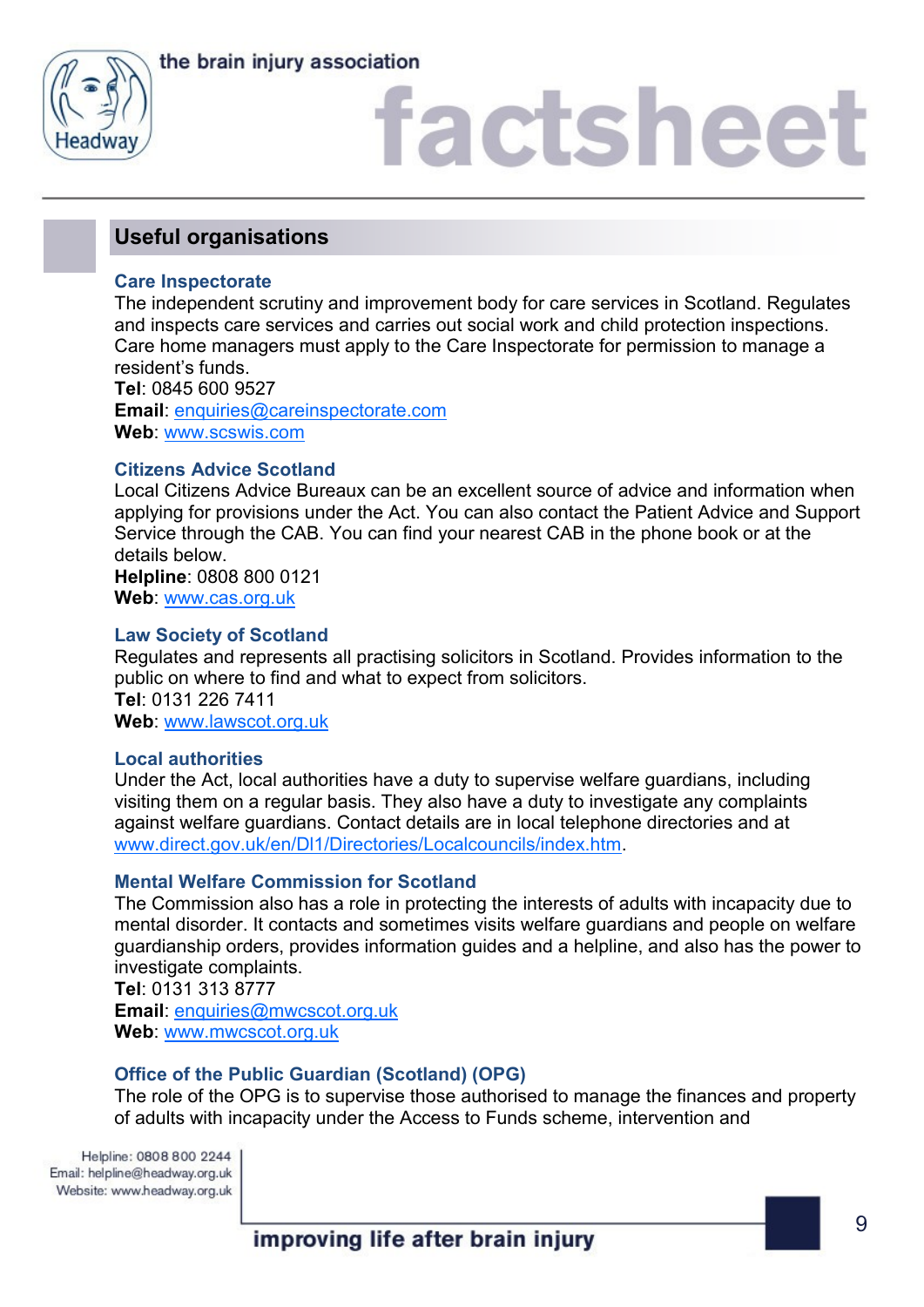the brain injury association



# factsheet

guardianship orders. **Tel**: 01324 678300 **Email**: [opg@scotcourts.gov.uk](mailto:opg@scotcourts.gov.uk) **Web**: [www.publicguardian-scotland.gov.uk](http://www.publicguardian-scotland.gov.uk)

#### **Scottish Government**

Provides a wide range of useful publications (see 'Further reading') and can respond to general enquiries about the Act. **Tel**: 0131 244 3581 **Email**: [adultsincapacity@scotland.gsi.gov.uk](mailto:adultsincapacity@scotland.gsi.gov.uk)  **Web**: [www.scotland.gov.uk/Topics/Justice/law/awi](http://www.scotland.gov.uk/Topics/Justice/law/awi) **Scottish Independent Advocacy Alliance** Provides a directory of advocacy services in Scotland. **Tel**: 0131 260 5380 **Email**: [enquiry@siaa.org.uk](mailto:enquiry@siaa.org.uk) **Web**: [www.siaa.org.uk](http://www.siaa.org.uk)

#### **Scottish Legal Aid Board**

Provides information on all aspects of legal aid and a list of solicitors registered for legal aid work. **Tel**: 0131 226 7061 **Email**: [general@slab.org.uk](mailto:general@slab.org.uk) **Web**: [www.slab.org.uk](http://www.slab.org.uk)

#### **Sheriff courts**

The sheriff courts are responsible for the appointment of financial and welfare guardians. The sheriff decides on the powers to be granted and how long the powers should last. The adult and anyone else with an interest can appeal to the court against an order or any aspect of the order. Complaints against an intervener, guardian or attorney can also be investigated by the sheriff court and the court can reduce or remove the powers granted.

You can find your local sheriff court on [www.scotcourts.gov.uk.](http://www.scotcourts.gov.uk) 

### **Further information**

## **Mental capacity legislation**

A range of Scottish Government publications providing general information about the Act and guides to making applications are available at [www.scotland.gov.uk/topics/justice/civil/awi.](http://www.scotland.gov.uk/topics/justice/civil/awi)

The *Guide for Carers* and *Code of Practice* are of particular importance. Hard copies are

Helpline: 0808 800 2244 Email: helpline@headway.org.uk Website: www.headway.org.uk